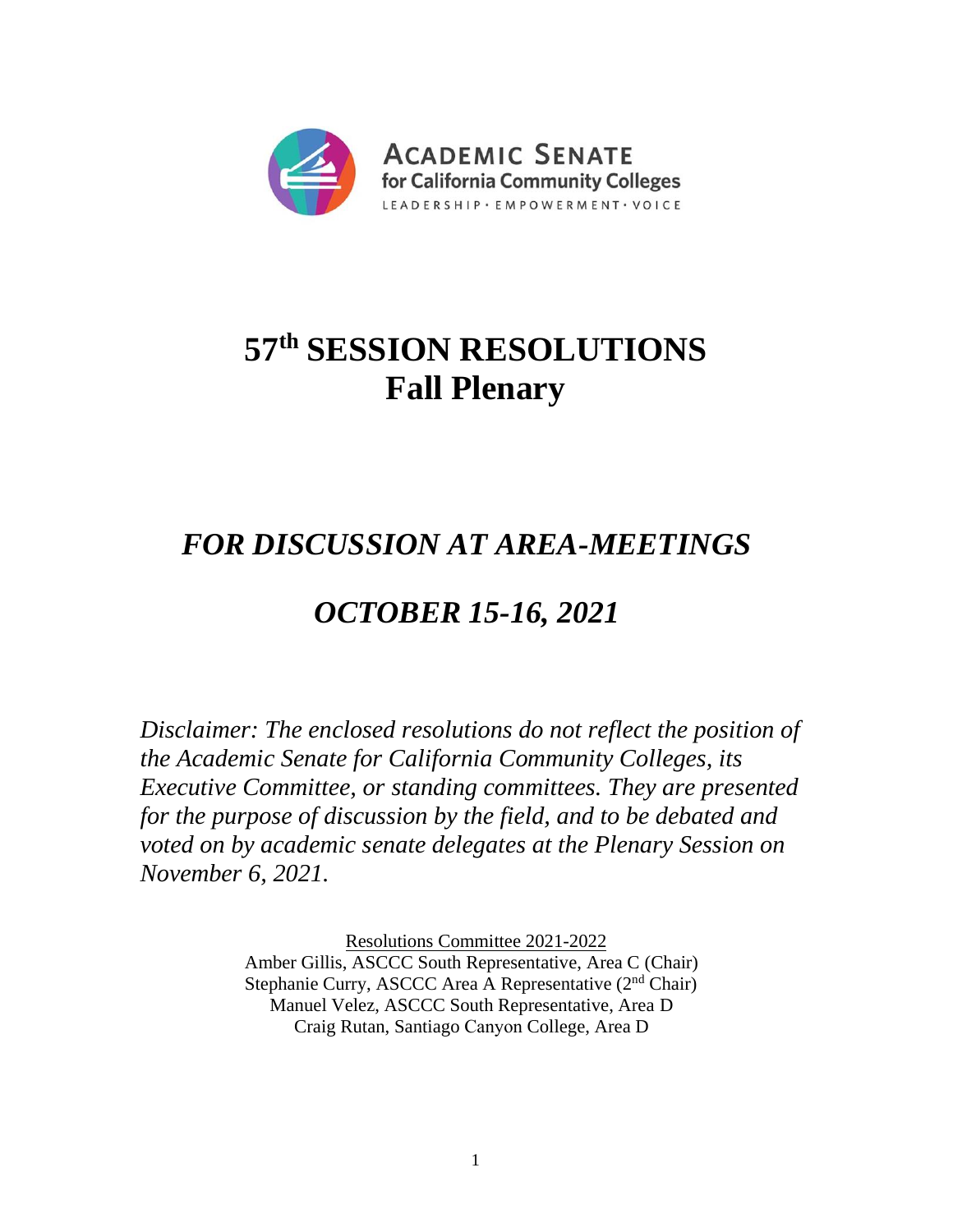## FALL 2021 VIRTUAL RESOLUTIONS PROCESS

In order to ensure that deliberations are organized, effective, and meaningful, the Academic Senate uses the following resolution procedure:

- Pre-session resolutions are developed by the Executive Committee (through its committees) and submitted to the pre-session Area Meetings for review.
- Amendments and new pre-session resolutions are generated in the Area Meetings.
- The Resolutions Committee meets to review all pre-session resolutions and combine, re-word, append, or render moot these resolutions as necessary.
- The resolutions are debated and voted upon in the general sessions on the last day of the Plenary Session by the delegates.
- All appendices are available on the ASCCC website.

Prior to plenary session, it is each attendee's responsibility to read the following documents:

- Senate Delegate Roles and Responsibilities (link in Local Senates Handbook or click [here\)](http://asccc.org/sites/default/files/DelRolesRespon09.pdf)
- Resolution Procedures (Part II in [Resolutions](https://www.asccc.org/sites/default/files/ResolutionHandbookFinalFA17_1.pdf) Handbook)
- Resolution Writing and General Advice (Part III in [Resolutions](https://www.asccc.org/sites/default/files/ResolutionHandbookFinalFA17_1.pdf) Handbook)

New delegates are strongly encouraged to attend the New Delegate Orientation on Thursday morning during the first breakout session.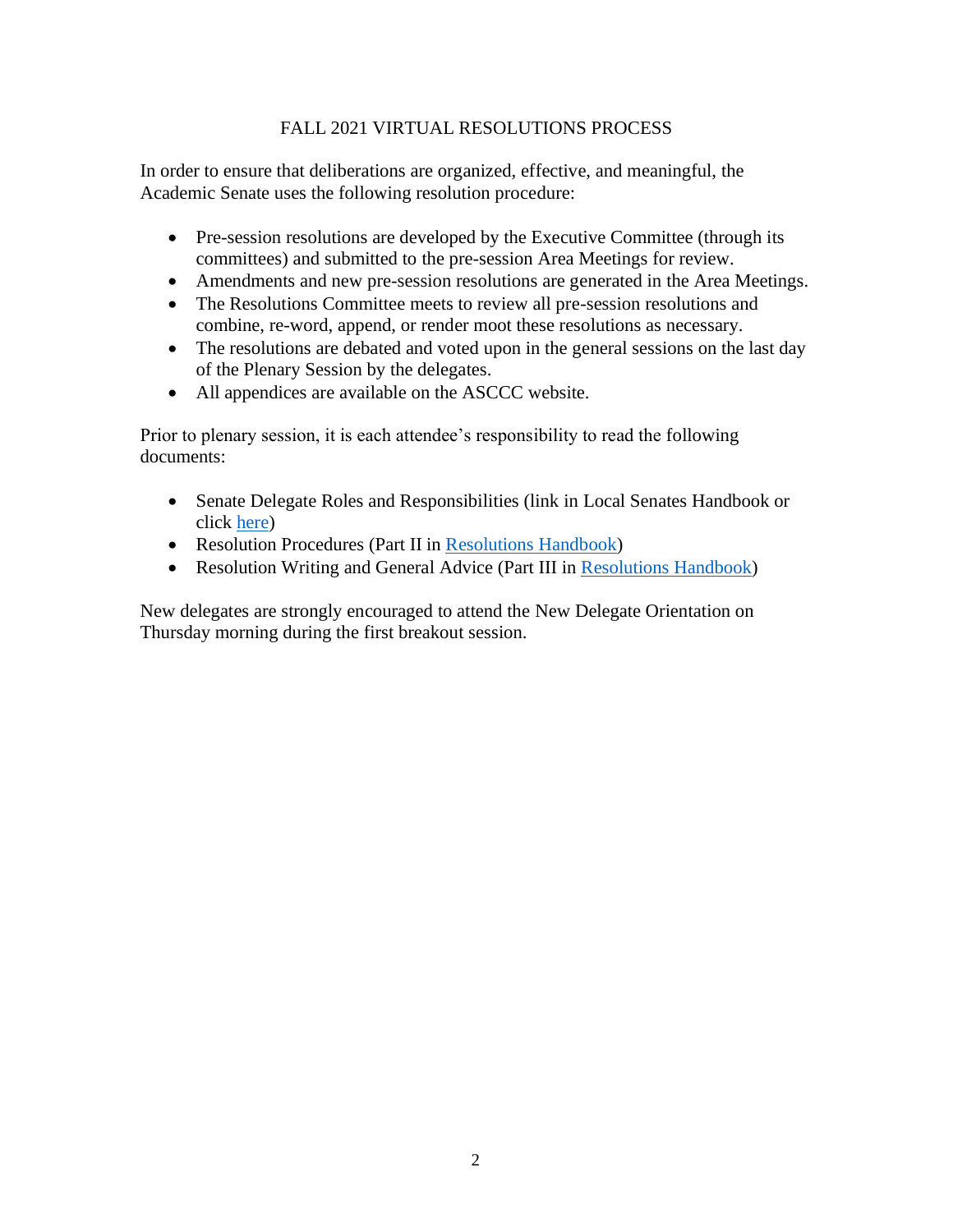## CONSENT CALENDAR

The resolutions that have been placed on the Consent Calendar 1) were believed to be noncontroversial, 2) do not potentially reverse a previous position, and 3) do not compete with another proposed resolution. Resolutions that meet these criteria and any subsequent clarifying amendments have been included on the Consent Calendar. To remove a resolution from the Consent Calendar, please see the Consent Calendar section of the *Resolutions Procedures for the Plenary Session*.

Consent Calendar resolutions and amendments are marked with an \*. Resolutions and amendments submitted at Area Meetings are marked with a +. Resolutions and amendments submitted during open comment period are marked with a #.

\*1.01 F21 Adopt the Updated Periodic Review of the Academic Senate for California Community Colleges

\*3.01 [F21 Resources for Racial Justice and Critical Race Theory](#page-5-0)

\*3.02 F21 Equity in Science, Technology, Engineering, and Math (STEM)

\*3.03 [F21 Support for Mental Health Awareness and Trauma Informed Teaching](#page-7-0)  [and Learning](#page-7-0)

\*3.04 [F21 Develop Statewide Recommendation for Low-Cost Definition](#page-7-0)

\*4.01 [F21 Transfer Pathways Guarantees](#page-11-0)

\*7.01 [F21 System-Level Zero-Textbook-Cost Resources](#page-11-0)

\*9.02 F21 Update Baccalaureate Degree Handbook

\*9.03 F21 Adopt "The Role of Faculty in Tutoring and Learning Centers" Paper

\*17.01 [F21 Local Senate Policies Regarding Textbook Adoption](#page-11-0)

\*19.01 F21 Support Diversity, Equity, and Inclusion-Focused Hiring Pages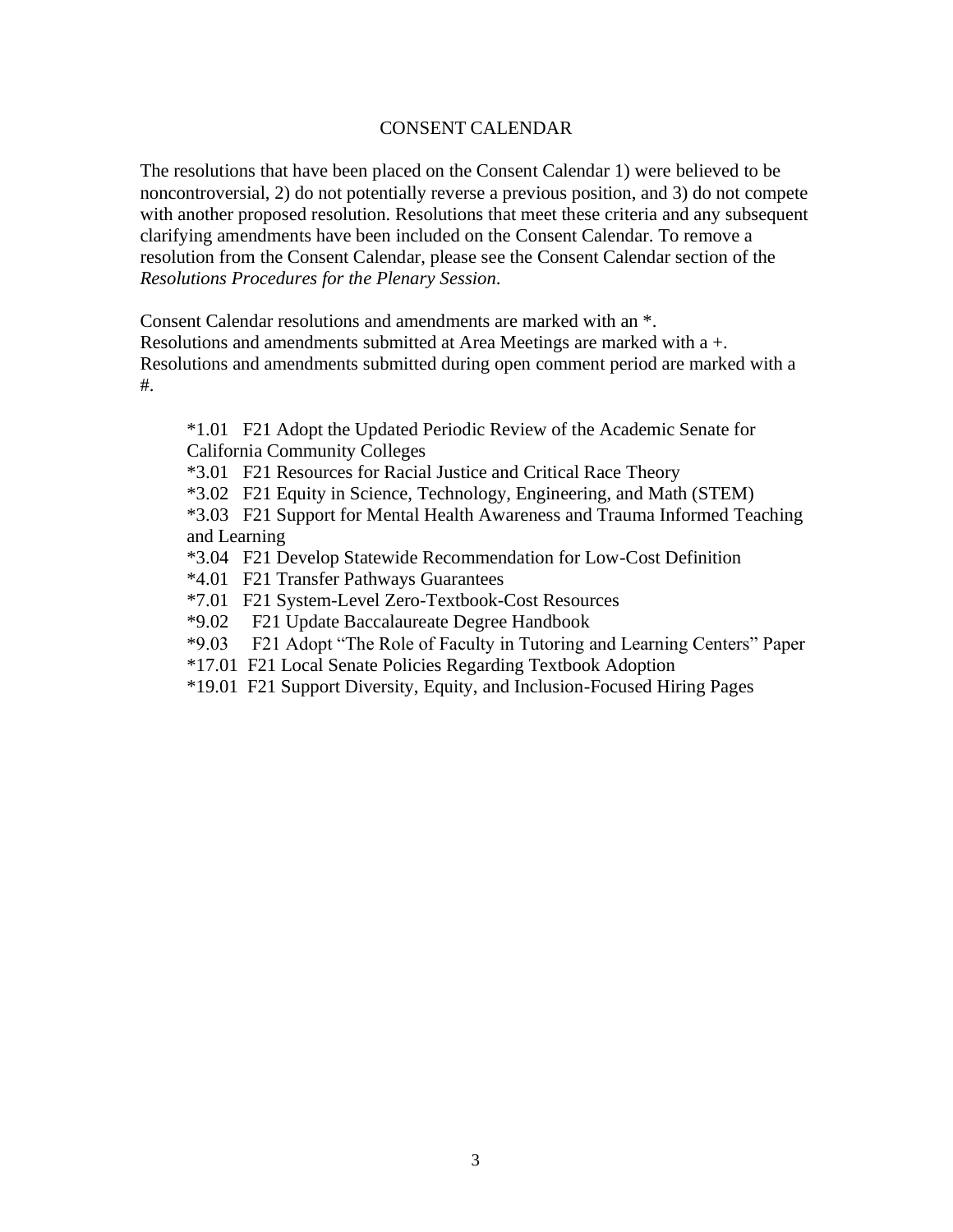# **TABLE OF CONTENTS**

| *1.01 F21 ADOPT THE UPDATED PERIODIC REVIEW OF THE ACADEMIC SENATE FOR                                                                                                                                                |  |
|-----------------------------------------------------------------------------------------------------------------------------------------------------------------------------------------------------------------------|--|
|                                                                                                                                                                                                                       |  |
| *3.02 F21 EQUITY IN SCIENCE, TECHNOLOGY, ENGINEERING, AND MATH (STEM) 7<br>*3.03 F21 SUPPORT FOR MENTAL HEALTH AWARENESS AND TRAUMA INFORMED<br>*3.04 F21 DEVELOP STATEWIDE RECOMMENDATION FOR DEFINITION OF LOW-COST |  |
|                                                                                                                                                                                                                       |  |
|                                                                                                                                                                                                                       |  |
|                                                                                                                                                                                                                       |  |
| 7.0 CONSULTATION WITH THE CHANCELLOR'S OFFICE  13                                                                                                                                                                     |  |
| F21 HYFLEX MODALITY ACCOUNTING AND APPORTIONMENT  14<br>7.02                                                                                                                                                          |  |
|                                                                                                                                                                                                                       |  |
| 9.01 F21 ADDING CULTURALLY RESPONSIVE CURRICULUM, EQUITY MINDEDNESS AND<br>*9.03 F21 ADOPT "THE ROLE OF FACULTY IN TUTORING AND LEARNING CENTERS"<br>PAPER 17                                                         |  |
|                                                                                                                                                                                                                       |  |
| 13.01 F21 FACULTY RESPONSIBILITY FOR CONFIRMING COURSE RESOURCE ACCURACY . 18                                                                                                                                         |  |
| 15.0                                                                                                                                                                                                                  |  |
|                                                                                                                                                                                                                       |  |
|                                                                                                                                                                                                                       |  |
|                                                                                                                                                                                                                       |  |
|                                                                                                                                                                                                                       |  |
| 19.01 F21 SUPPORT DIVERSITY, EQUITY, AND INCLUSION-FOCUSED HIRING PRACTICES . 21                                                                                                                                      |  |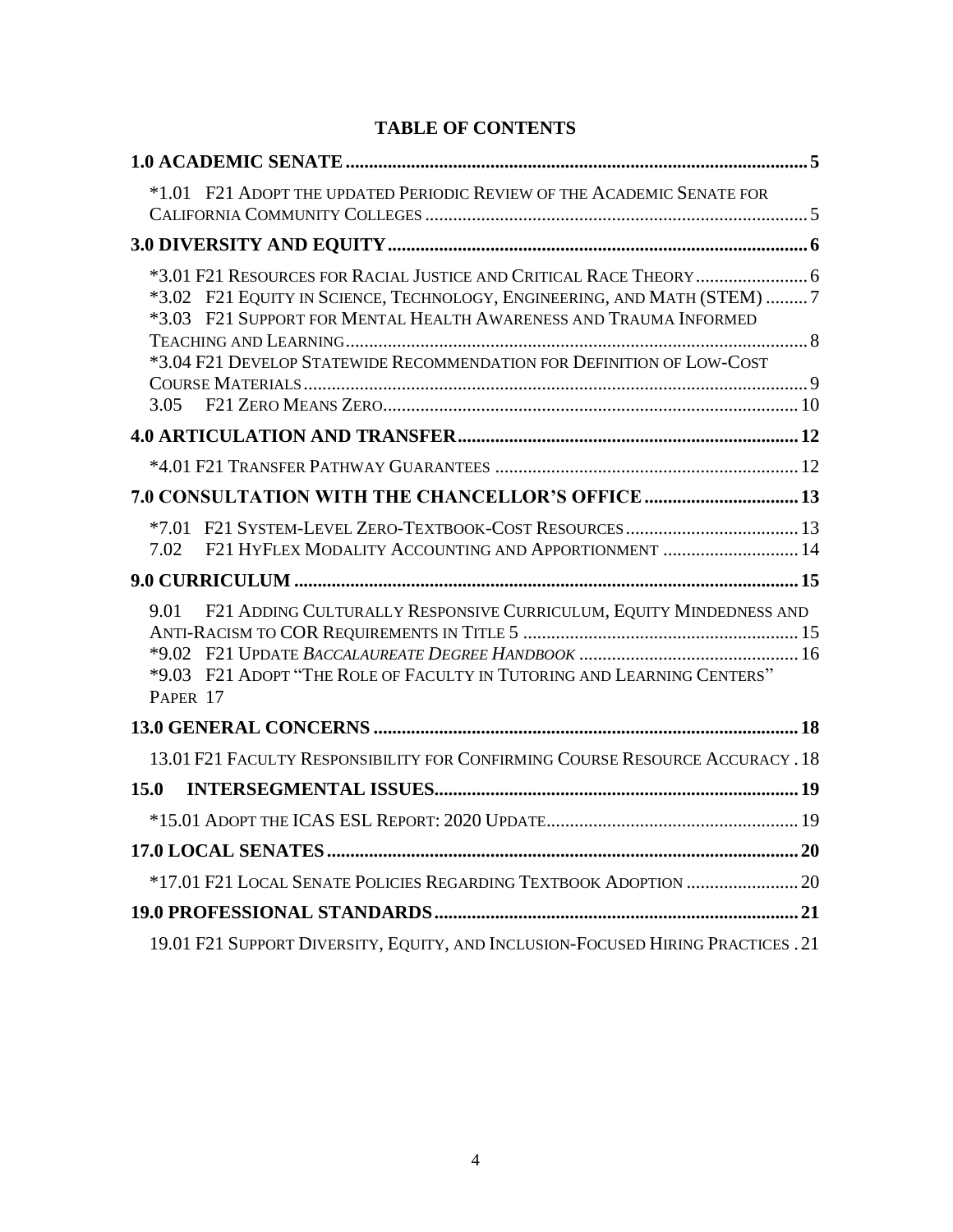#### <span id="page-4-0"></span>**1.0 ACADEMIC SENATE**

#### <span id="page-4-1"></span>**\*1.01 F21 Adopt the updated Periodic Review of the Academic Senate for California Community Colleges**

Whereas, In spring 2013 the delegates of the Academic Senate for California Community Colleges (ASCCC) directed the ASCCC, through [Resolution S13 1.02,](https://asccc.org/resolutions/periodic-evaluation-academic-senate-california-community-colleges) to develop a process of periodic institutional review for assessing operations, policies, processes, and programs in order to ensure the public good and accountability;

Whereas, The purpose of the periodic review is to provide internal and external stakeholders assurance as to the ASCCC's quality and commitment to the standards it sets for itself, to assist in improving the effectiveness of its services and operations in order to meet its stated goals, and to improve its policies and procedures; and

Whereas, In following a process of self-review and improvement, and in response to the Periodic Review Reports of [2016-17](https://asccc.org/sites/default/files/Final%20Version_Periodic%20Review%20Document_April%202017_0.pdf) and [2020-21,](https://asccc.org/sites/default/files/2020-21%20PRC%20Final%20Report-%20Rev%201.pdf) the Academic Senate for California Community Colleges (ASCCC) formed a Periodic Review Process Committee to review and update the Periodic Review process; and

Whereas, In spring 2014 the first set of guidelines and process documents for the Periodic Review were adopted through [Resolution S14 1.02,](https://asccc.org/resolutions/adopt-documents-guidelines-periodic-review-academic-senate-california-community-colleges) and have been updated for consideration by the delegates of the Academic Senate for California Community Colleges(1);

Resolved, That the Academic Senate for California Community Colleges adopt the updated *[Periodic Review of the Academic Senate for California Community Colleges](https://asccc.org/sites/default/files/Periodic%20Review%20of%20the%20ASCCC%20-%20DRAFT%208-31-21.pdf)*.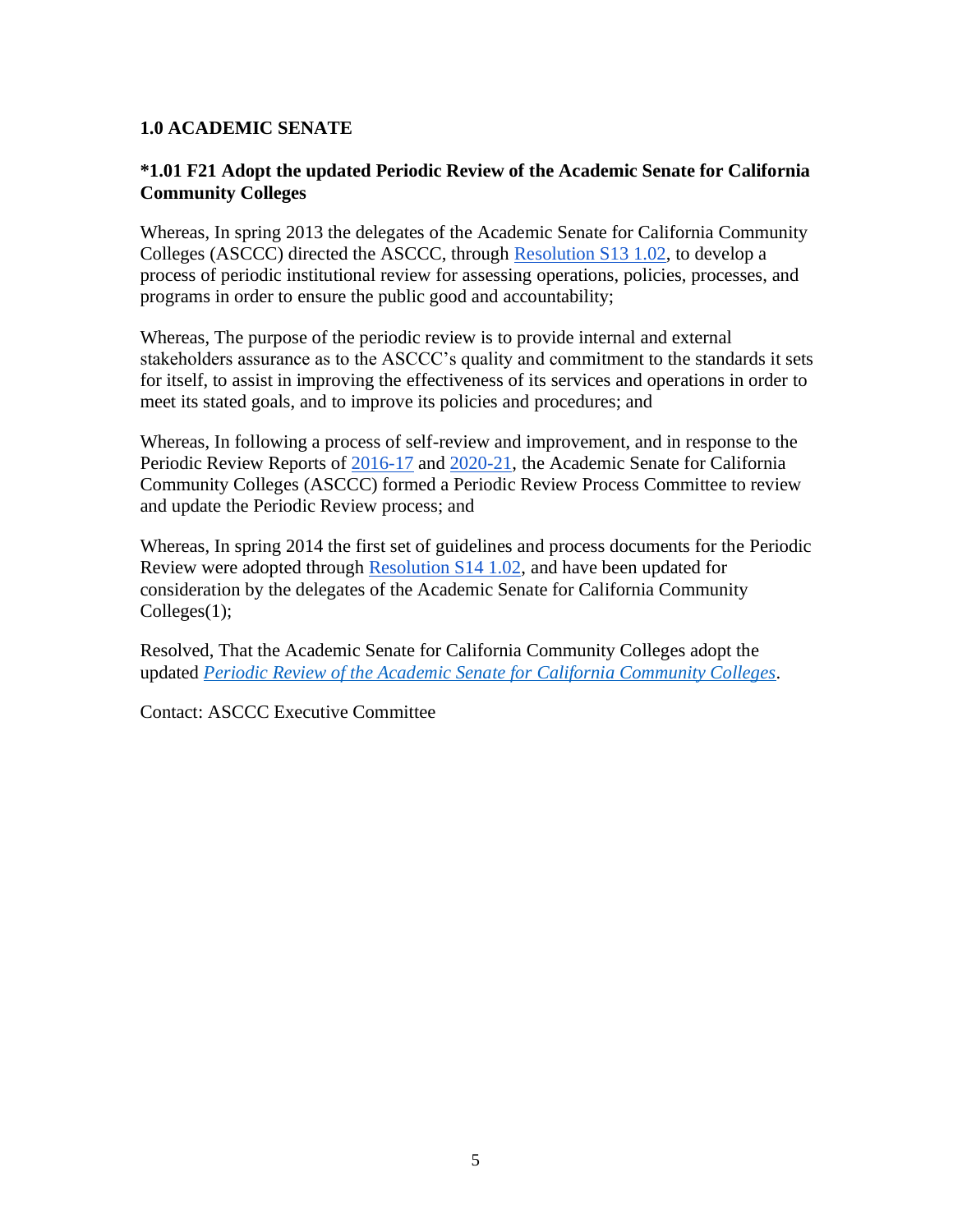# <span id="page-5-1"></span>**3.0 DIVERSITY AND EQUITY**

#### <span id="page-5-0"></span>**\*3.01 F21 Resources for Racial Justice and Critical Race Theory**

Whereas, Racial justice practices have been called for in 2020 by the Academic Senate for California Community Colleges, California Community College Chancellor's Office, and the Student Senate for California Community Colleges to address systemic racism;

Whereas, Critical race theory is an academic concept established in the 1970s in Critical Legal Studies by legal scholars who were interested in assessing the outcomes of civil rights laws on our society and the role that racism continues to play in our everyday actions and which has since informed other disciplines by providing a theoretical framework through a racial justice and equity-minded lens;

Whereas, Since its introduction in academia, critical race theory, as a theoretical practice of critique, has played an essential role in challenging the Eurocentric foundations in academia as well as encouraging dialogue and actions to address systemwide inequities at our colleges; and

Whereas, By exercising their right to academic freedom, faculty have been able to introduce critical race theory, critical thinking in teaching and learning, and other racial and social justice focused theories-to-practice that have served to diversify and rethink college curriculums with the intentional goal of providing students with a more accurate and comprehensive understanding of the how race and racism permeates all aspects of society.

Resolved, That the Academic Senate for California Community Colleges recognizes critical race theory as a well-established school of thought and racial justice framework and supports the right of California community college faculty to utilize critical race theory as well as other theories relevant to their disciplines.

Resolved, That the Academic Senate for California Community Colleges by fall 2022 provide a resource to define critical race theory and its importance and tools for faculty and colleges to utilize critical race theory in antiracist education, teaching, and learning.

Contact: Juan Arzola, Equity and Diversity Action Committee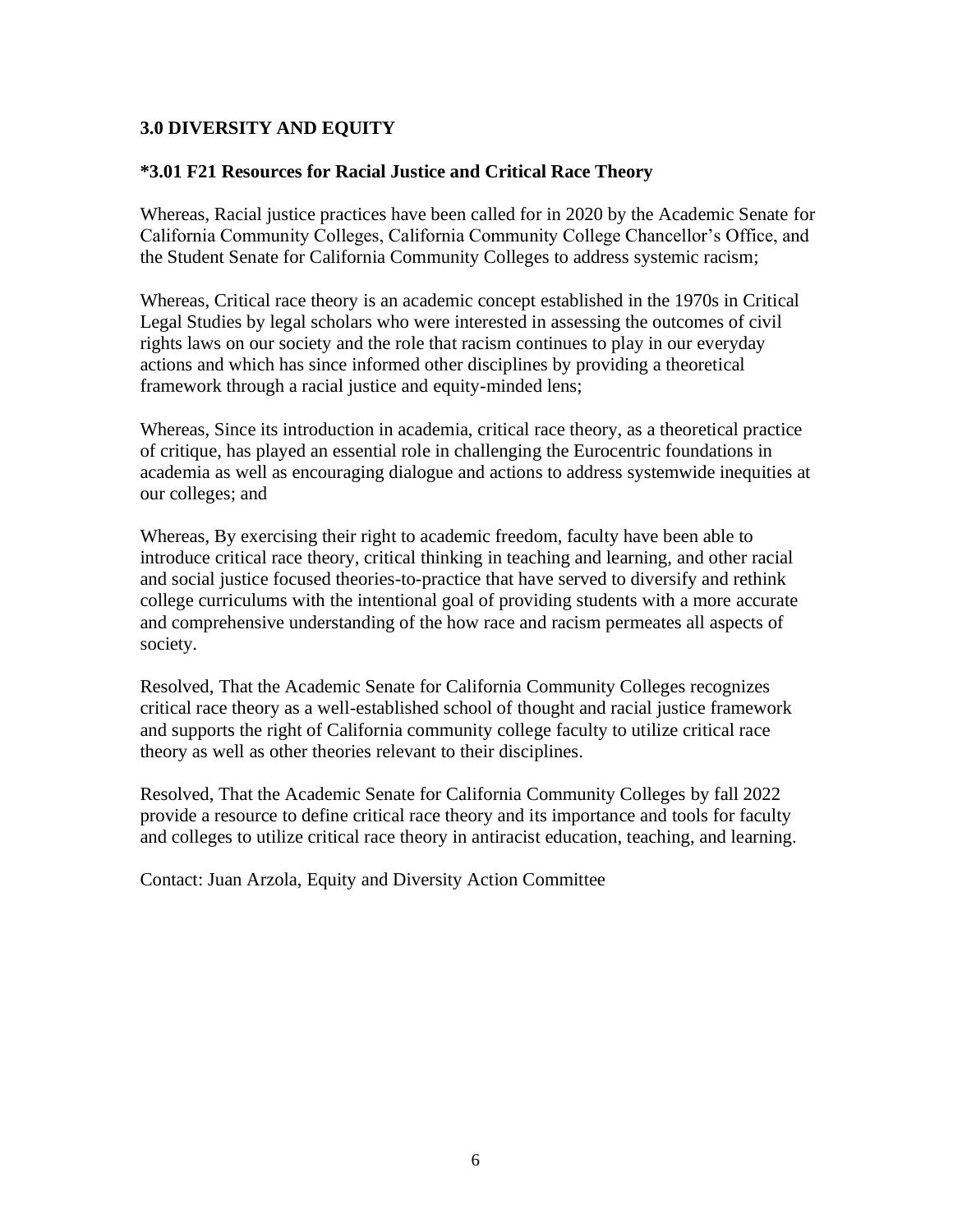#### <span id="page-6-0"></span>**\*3.02 F21 Equity in Science, Technology, Engineering, and Math (STEM)**

Whereas, The Academic Senate for California Community Colleges has published the paper "Building Equity Driven Systems" that calls for equity-minded practitioners;

Whereas, The Academic Senate for California Community Colleges has multiple resolutions supporting the success of students in math; and

Whereas, Data and research<sup>1</sup> supports the effectiveness of equity-minded and culturally relevant practices in science, technology, engineering, and math, yet California community colleges data continues to show the opportunity gap in student success in  $STEM$  areas<sup>234</sup>;

Resolved, That the Academic Senate for California Community Colleges write a paper focused on optimizing student success through models of equity-minded teaching and learning practices in STEM online and traditional course modalities and present it to the body by the spring 2023 plenary session.

Contact: Roberto Rubalcaba, Equity and Diversity Action Committee

<sup>1</sup> Hammond, Zaretta (2015). *Culturally Responsive Teaching and the Brain.* Corwin.

<sup>2</sup> Johnson, K. M. S. (2019). Implementing inclusive practices in an active learning STEM classroom. Advances in Physiology Education, 43(2), 207–210.

<sup>3</sup> Aronson, B., & Laughter, J. (2016). The theory and practice of culturally relevant education: A synthesis of research across content areas. Review of Educational Research, 86(1), 163– 206. <https://doi.org/10.3102/0034654315582066>

<sup>4</sup> Nagthall, N.V. (2020). (Re)Imagining STEM Instruction: An Examination of Culturally Relevant Andragogical Practices to Eradicate STEM Inequities Among Racially Minoritized Students in Community Colleges (Publication No. 28154244) [Doctoral dissertation, University of Southern California]. ProQuest Dissertations Publishing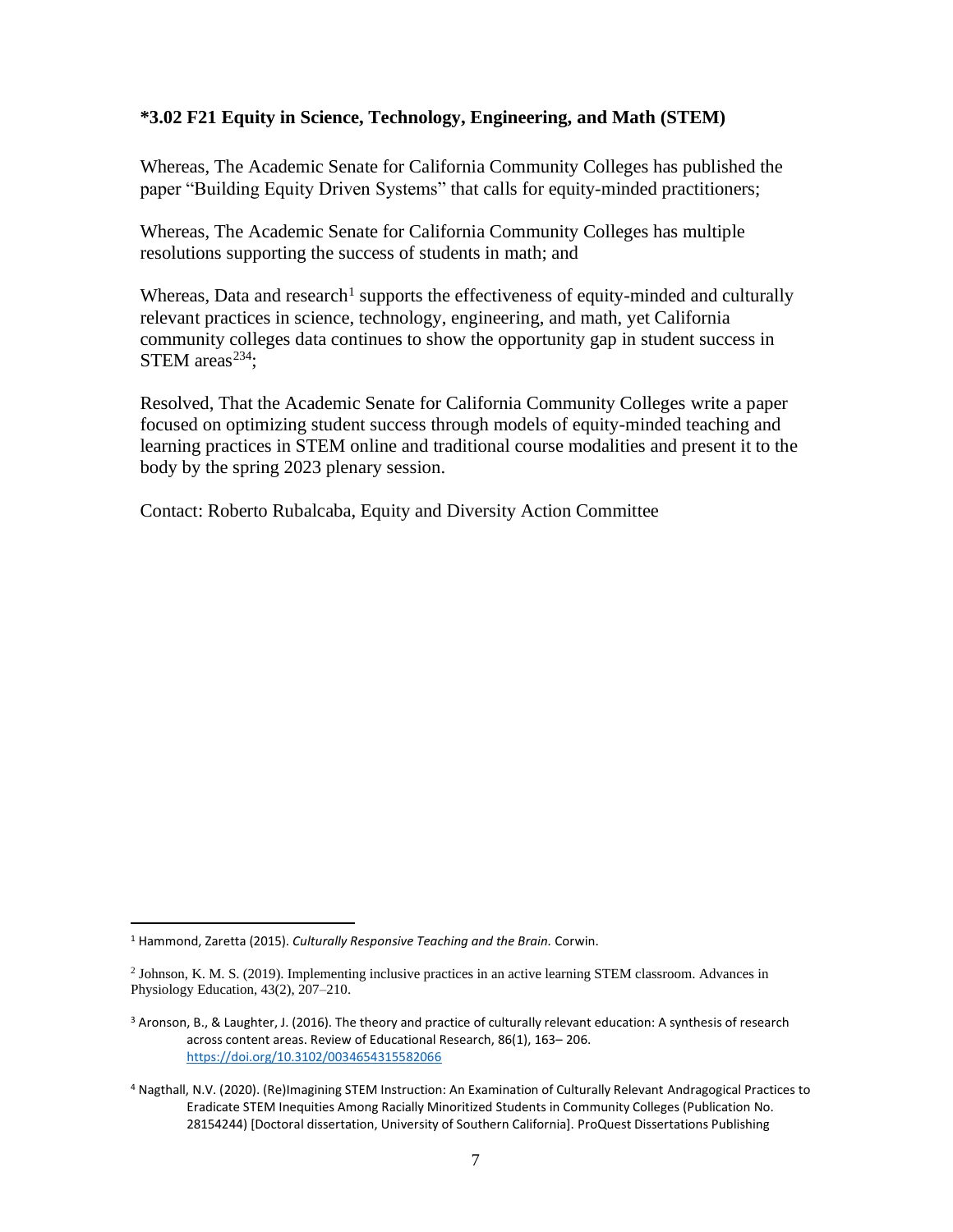#### <span id="page-7-0"></span>**\*3.03 F21 Support for Mental Health Awareness and Trauma Informed Teaching and Learning**

Whereas, The Academic Senate for California Community Colleges has adopted resolution 06.04 in spring of 2016, which urged "local senates to advocate for the improvement of and access to mental health services at their local campuses" and "support consistent resourcing and funding to enable the expansion of and improve access to mental health services for community college students;"

Whereas, The global pandemic starting in 2020 and continuing into 2021 has exacerbated and increased the need for mental health awareness, support, and education; and

Whereas, Both [students and educators may experience stress and trauma,](https://www.edsurge.com/news/2020-04-07-teachers-are-anxious-and-overwhelmed-they-need-sel-now-more-than-ever) as a [result of the](https://nebhe.org/journal/trauma-in-the-time-of-coronavirus-and-beyond-a-nejhe-qa-with-karen-gross/)  [pandemic and other traumatic experiences](https://nebhe.org/journal/trauma-in-the-time-of-coronavirus-and-beyond-a-nejhe-qa-with-karen-gross/) and teachers may experience the effects of vicarious trauma; and

Whereas, Both students and educators may be survivors of various Adverse Childhood Experiences (ACE) and as a result may be more [likely to experience depressive](https://www.ncbi.nlm.nih.gov/pmc/articles/PMC5948167/)  [symptoms,](https://www.ncbi.nlm.nih.gov/pmc/articles/PMC5948167/) ADHD symptoms, tobacco use, alcohol use, marijuana use, consumption of less than four cups of fruits or vegetables a day, sleep issues, and obesity.

Resolved, That the Academic Senate for the California Community Colleges work with discipline experts to develop resources identifying effective practices for ACE awareness including screening, resources and referral sources by Fall 2022;

Resolved, That the Academic Senate for California Community Colleges develop resources identifying effective practices for mental health awareness and trauma-informed teaching and learning and present the strategies to local academic senates by Fall 2022; and

Resolved, That the Academic Senate for California Community Colleges continue legislative advocacy for the funding of mental health services, support, and professional development on trauma-informed teaching and learning.

Contact: Leslie Shull, Equity and Diversity Action Committee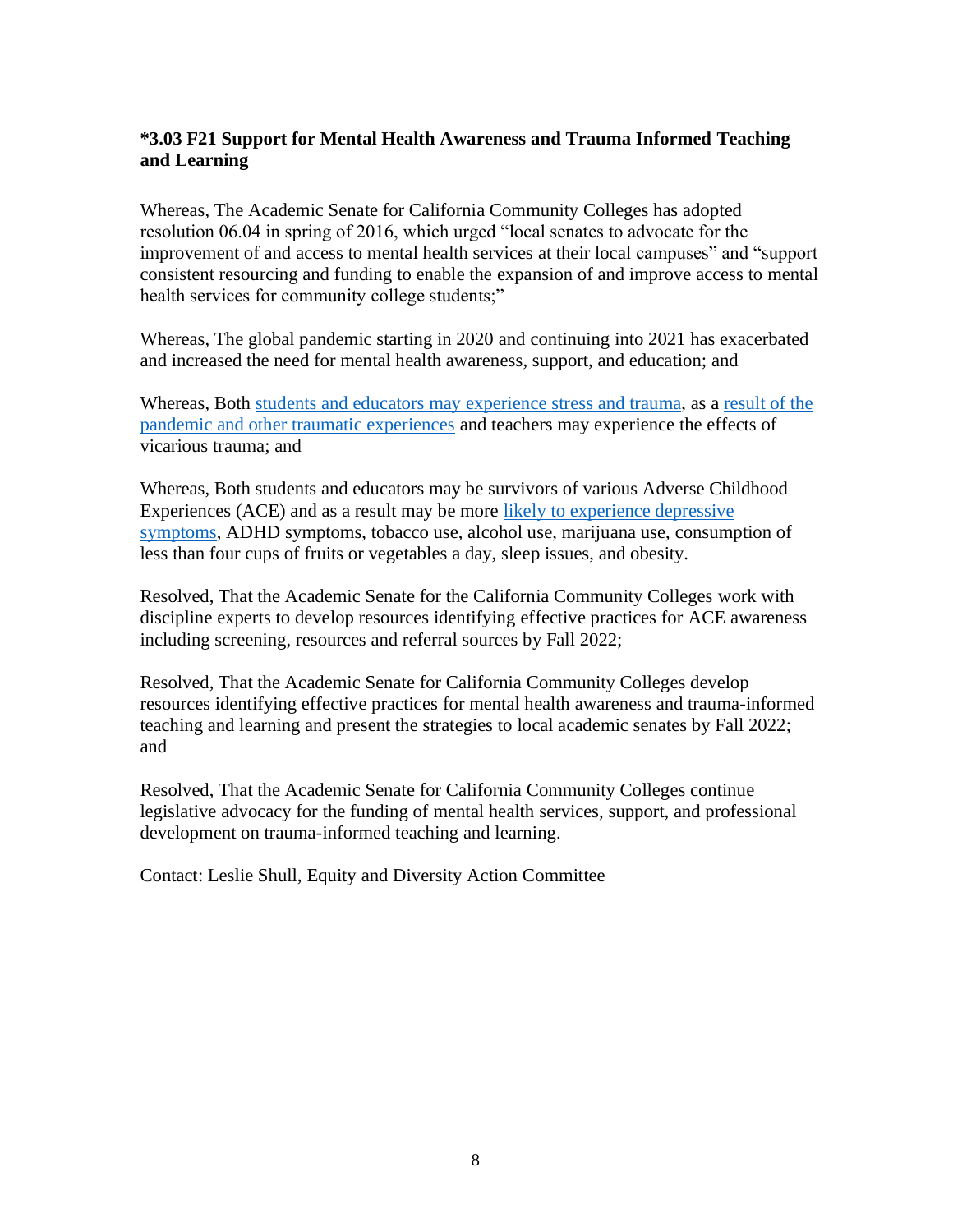#### <span id="page-8-0"></span>**\*3.04 F21 Develop Statewide Recommendation for Definition of Low-Cost Course Materials**

Whereas, The Academic Senate for California Community Colleges supports efforts to increase student access to high-quality open educational resources and reduce the cost of course materials and supplies for students in course sections for which open educational resources may not be available to accomplish zero cost for students and encourages colleges to implement a mechanism for identifying course sections that employ low-cost course materials (Fall 2017, Resolution 13.01);

Whereas, Recognizing the need for an alternative to the legislated zero-cost designation (California Education Code §66406.9), some colleges and districts have implemented a low-cost designation with the definition of low-cost not being readily available or varying between less than \$30.00 to less than \$50.00;

Whereas, Efforts to mark course sections as zero-cost or low-cost should be informed by students' perspectives since the designations are intended to inform students of the financial burden of a given course section; and

Whereas, Students may register for courses at more than one college, and various definitions of low-cost at different institutions can be confusing and even misleading for students.

Resolved, That the Academic Senate for California Community Colleges work with the Student Senate for California Community Colleges and Chancellor's Office to identify a recommended definition of "low-cost" to be considered for adoption throughout the California Community Colleges system.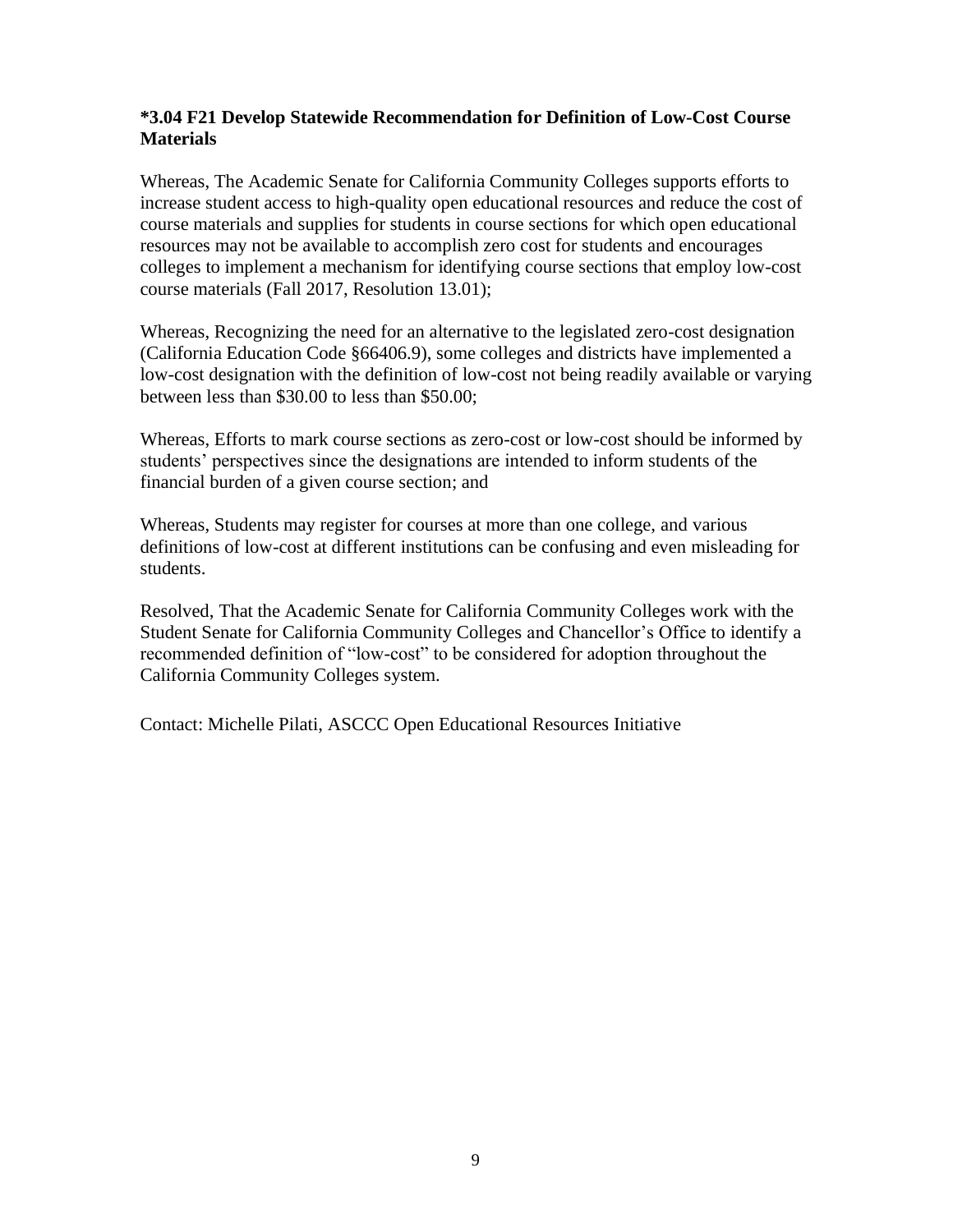#### <span id="page-9-0"></span>**3.05 F21 Zero Means Zero**

Whereas, Zero-Textbook-Cost (ZTC) refers to instances in which textbooks are available to students at no cost, and California Education Code §66406.9 requires that California community colleges "Clearly highlight, by means that may include a symbol or logo in a conspicuous place on the online campus course schedule, the courses that exclusively use digital course materials," providing a mechanism for marking course sections that are zero-textbook-cost;

Whereas, California Education Code §78052, which originally established a zerotextbook-cost degree grant program in the California Community Colleges system, states that "'Zero-textbook-cost degrees' means community college associate degrees or career technical education certificates earned entirely by completing courses that eliminate conventional textbook costs by using alternative instructional materials and methodologies," and the California Community Colleges Chancellor's Office has recommended that future ZTC funds should "ensure the ZTC programs and courses are truly zero cost to the students by eliminating hidden costs" (Zero-Textbook-Cost Degree Grant Program Legislative Report, CCCCO 2020);

Whereas, The 2021 revisions to California Education Code §78052 redefine "zerotextbook-cost degrees" to allow for "low-cost" to be recognized as "zero" in ill-defined instances, stating, "For purposes of this paragraph, 'zero-textbook-cost degrees' may include a low-cost degree option if a no-cost equivalent option is not available or cannot be developed"; and

Whereas, While open educational resources (OER) provide a mechanism to reduce or eliminate costs for instructional materials and textbooks, in some instances eliminating costs using OER is not possible because instructional resources require the use of such works as photographs, literature, and other materials that are under copyright;

Resolved, That the Academic Senate for California Community Colleges work to further communicate that zero-textbook-cost has a clear and specific meaning by affirming California Education Code's original definition of zero-textbook-cost that refers to "courses that eliminate conventional textbook costs by using alternative instructional materials and methodologies," and recognize that a variety of approaches can be used to bring course costs for students to zero, including college library subscriptions, purchasing access to copyrighted resources, and purchasing print resources;

Resolved, That the Academic Senate for California Community Colleges recognize open educational resources as the preferred and most sustainable mechanism for eliminating course costs but acknowledge that instances will arise in which eliminating costs is not possible;

Resolved, That the Academic Senate for California Community Colleges assert that while open educational resources can reduce or eliminate instructional materials and textbook costs, resources should be dedicated to convening discipline faculty to determine the most sustainable mechanisms for reducing the costs of course resources; and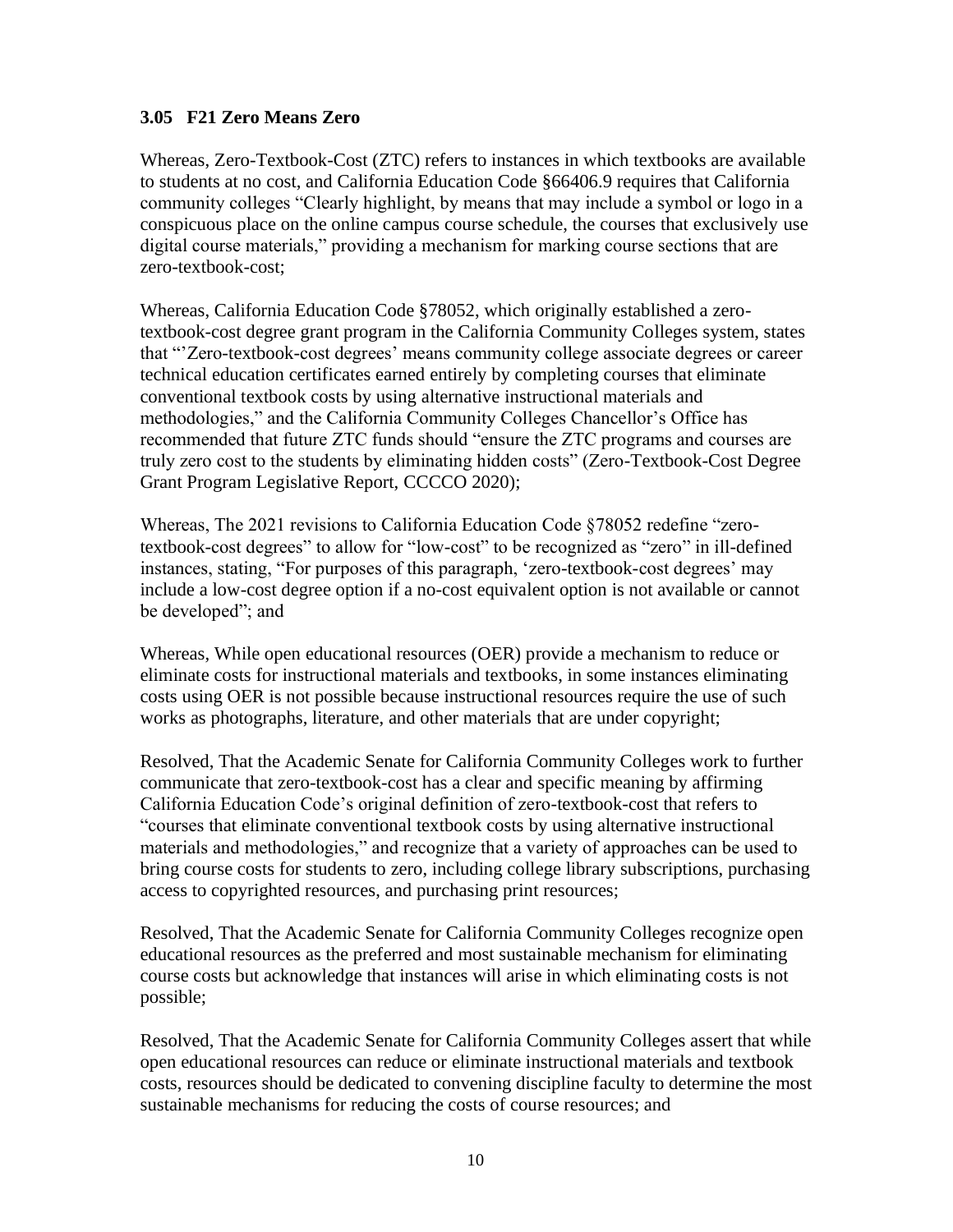Resolved, That the Academic Senate for California Community Colleges encourage the use of approaches that significantly reduce course resource costs such that course sections with a low-cost can obtain zero-textbook-cost status by virtue of the cost being absorbed by the college, district, or the state.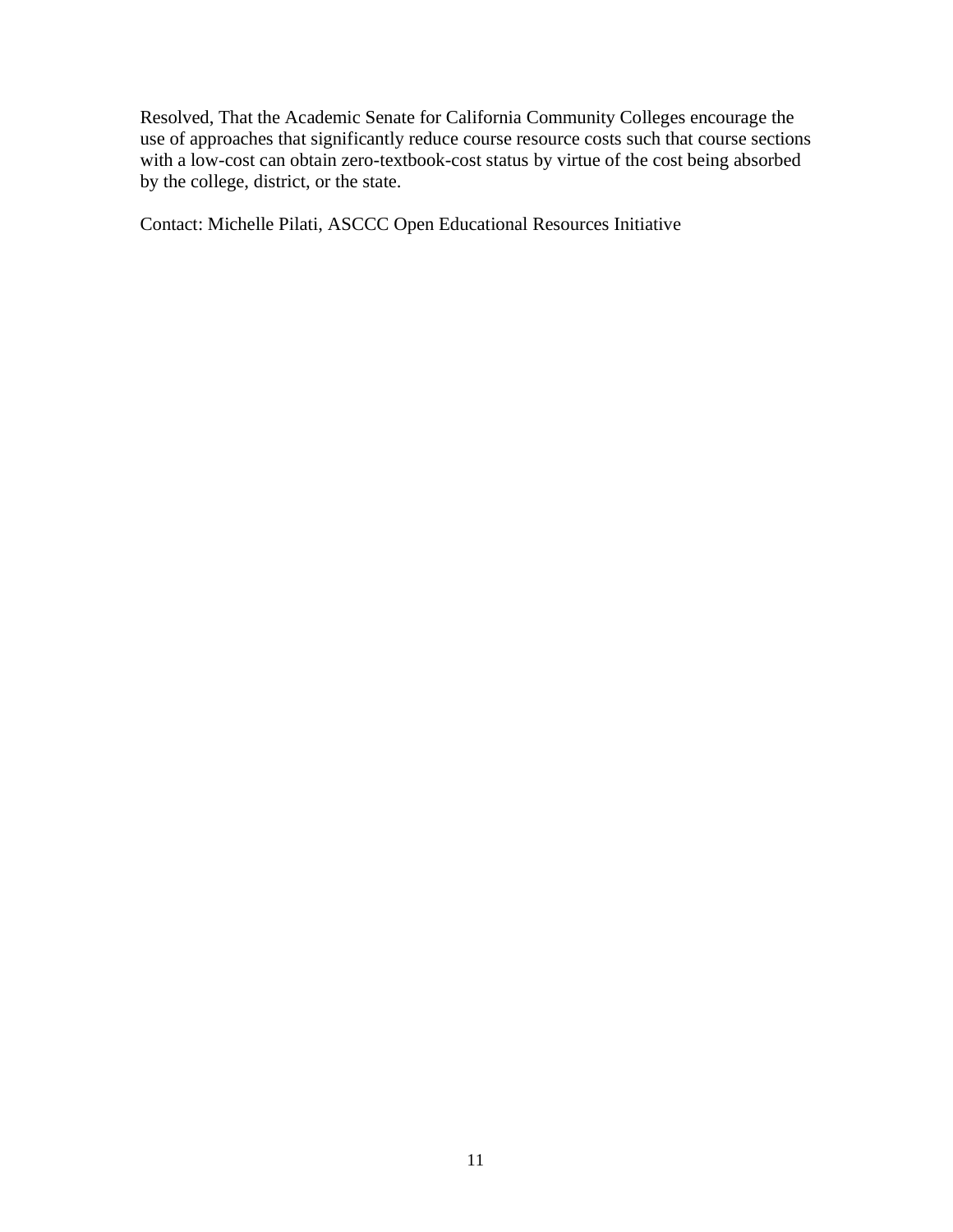# <span id="page-11-1"></span>**4.0 ARTICULATION AND TRANSFER**

#### <span id="page-11-0"></span>**\*4.01 F21 Transfer Pathway Guarantees**

Whereas, [AB 928 \(Berman, 2021\)](https://leginfo.legislature.ca.gov/faces/billStatusClient.xhtml?bill_id=202120220AB928), the Student Transfer Achievement Reform Act of 2021 aims to further streamline and make the transfer process easier for students to navigate but [does not address the crucial need for additional spaces for transfer students to the](https://asccc.org/sites/default/files/asccc_position_paper_transfer_practices_210525_media.pdf)  [California State University or University of California,](https://asccc.org/sites/default/files/asccc_position_paper_transfer_practices_210525_media.pdf) especially for students to transfer to institutions in or near their community college service area;

Whereas, The Academic Senate for California Community Colleges (ASCCC) has a long history of supporting transfer opportunities and streamlined processes, and has approved *Transfer in the Higher Education System* [to be an area of focus of the ASCCC for 2021-](https://asccc.org/resolutions/aligning-transfer-pathways-california-state-university-and-university-california-systems;) [22;](https://asccc.org/resolutions/aligning-transfer-pathways-california-state-university-and-university-california-systems;)

Whereas, The Intersegmental Committee of Academic Senates is considering transfer to be a prioritized component of their work for 2021-22; and

Whereas, The *Vision for Success* [goals for transfer and equity](https://www.cccco.edu/About-Us/Vision-for-Success/vision-goals) are unattainable unless additional spaces for transfer students are assured;

Resolved, That the Academic Senate for California Community Colleges work with practitioners within and among the California Community College, the California State University, and the University of California systems to build transfer guarantees that will increase the number of spaces for community college students transferring to the California State University or the University of California, especially for students to transfer to institutions in or near their community college service area.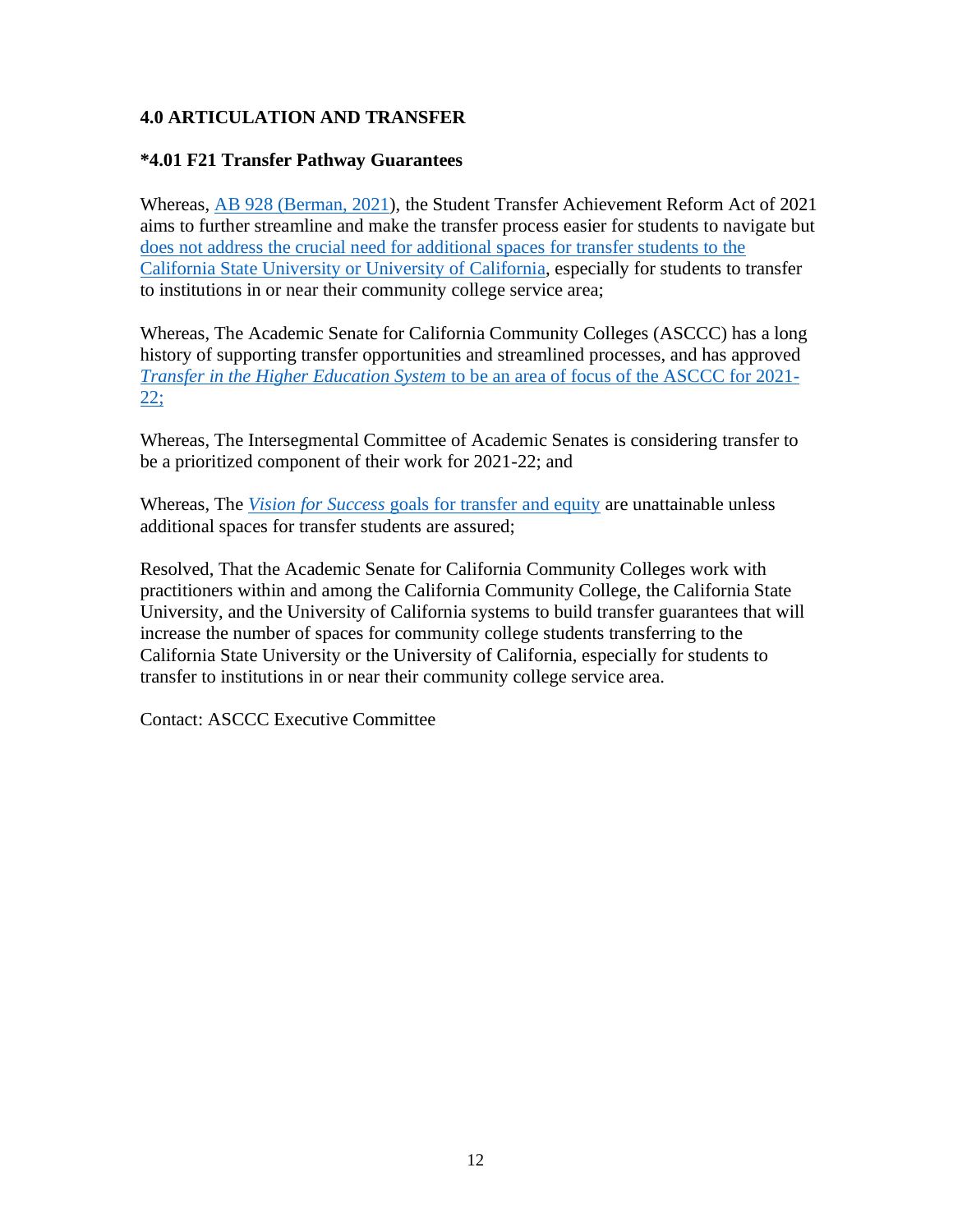# <span id="page-12-0"></span>**7.0 CONSULTATION WITH THE CHANCELLOR'S OFFICE**

#### <span id="page-12-1"></span>**\*7.01 F21 System-Level Zero-Textbook-Cost Resources**

Whereas, The legislative intent of California Education Code §78052 is "that community college districts develop and implement zero-textbook-cost degrees and develop open educational resources for courses to reduce the overall cost of education for students and decrease the time it takes students to complete degree programs";

Whereas, California Education Code §78052 requires that districts "Develop degrees with consideration for sustainability after grant funding is exhausted, including how content is updated and presented," "ensure compliance with the federal Americans with Disabilities Act (Public Law 104-197) and the federal Copyright Act of 1976 (Public Law 94-553)," "develop and implement a degree that other community college districts can use or adapt," and "ensure faculty shall have flexibility to update and customize degree content as necessary within the parameters of this program";

Whereas, The option to update and customize course content is only available when course resources are openly licensed; and

Whereas, Accessibility and licensing concerns may be barriers to resource adoption, curation, and development;

Resolved, That the Academic Senate for California Community Colleges request that the California Community Colleges Chancellor's Office, as part of the Zero-Textbook-Cost Degree Program, explore the provision of centralized accessibility and licensing support to local colleges and districts.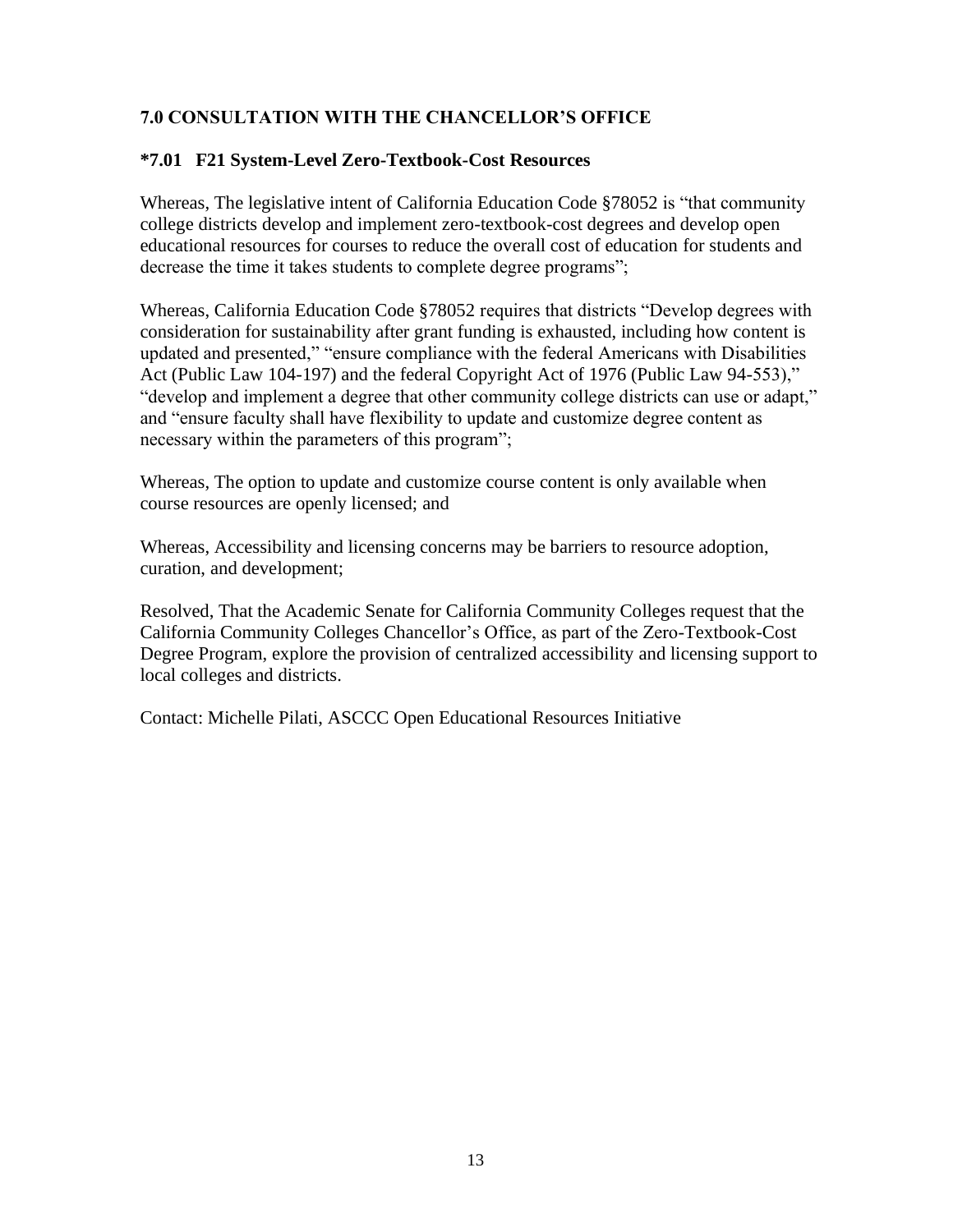#### <span id="page-13-0"></span>**7.02 F21 HyFlex Modality Accounting and Apportionment**

Whereas, Hybrid Flexible, also referred to as "HyFlex," is an instructional modality that combines face-to-face and online learning, where class sessions and activities are offered in person, synchronously online, and asynchronously online, and where students have the flexibility of choosing any of these modalities in the same course during the same term;

Whereas, colleges are implementing, with increased use, HyFlex in various manifestations that offer students varying amounts of flexibility during the COVID-19 Pandemic, yet there is not a clear system-wide definition of, or coding for, HyFlex instruction;

Whereas, in order to assess the effectiveness of this modality and its impact on equity metrics, coding designations are needed for both local and statewide assessment; and

Whereas, an apportionment designation is necessary for the HyFlex modality in order to properly anticipate and support colleges' investment in the technological setup as well as faculty professional development for successful and equitable use of this multi-modal instruction;

Resolved, that the Academic Senate for California Community Colleges work with the California Community College Chancellor's Office to establish a working definition and description of the modality as well as designated coding for HyFlex as a distance education modality; and

Resolved, that the Academic Senate for California Community Colleges work with appropriate system faculty, administrators, and student constituent groups to define apportionment models for HyFlex modality.

Contact: Kandace Knudson, ASCCC Online Education Committee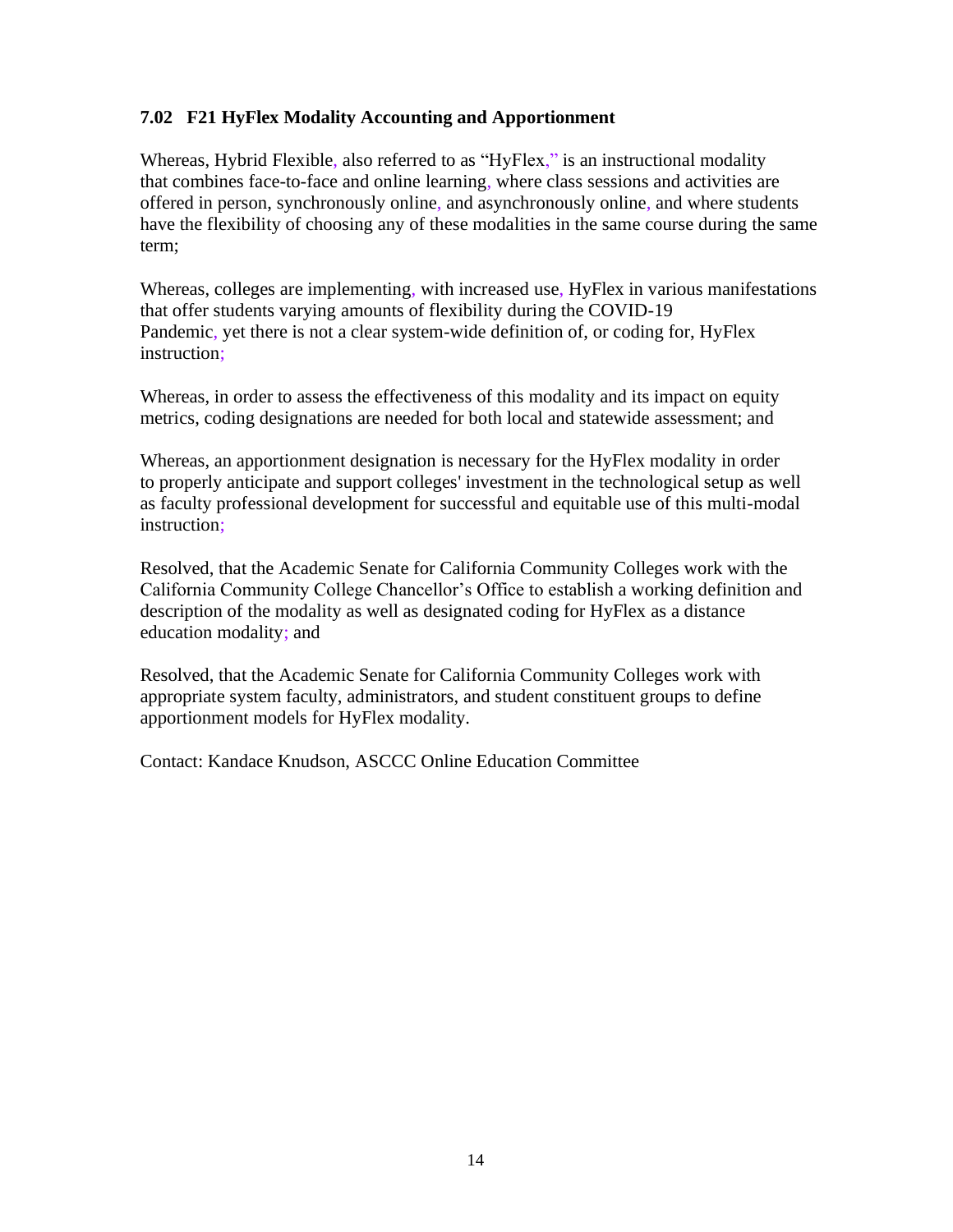#### <span id="page-14-0"></span>**9.0 CURRICULUM**

## <span id="page-14-1"></span>**9.01 F21 Adding Culturally Responsive Curriculum, Equity Mindedness and Anti-Racism to COR Requirements in Title 5**

Whereas, The Course Outline of Record (COR) [is at the center of local curricular process;](https://www.asccc.org/sites/default/files/COR_0.pdf) its required elements have been outlined in Title 5 including Section 55002 and the application of those requirements is detailed in the Program for Course and Approval Handbook (PCAH);

Whereas the elements of the COR need to be integrated so each reinforces the purpose of the other elements and obvious relationships should be built between course objectives, methods of instruction, assignments, and methods of evaluation;

Whereas, the California Community Colleges Chancellor's Office (CCCCO) through its [Call to Action](https://www.cccco.edu/-/media/CCCCO-Website/Files/Communications/dear-california-community-colleges-family) calls for campuses to "create an action plan to create inclusive classrooms and anti-racism curriculum," including calling for faculty to "evaluate all courses for diversity of representation and culturally-relevant content";

Whereas, The Academic Senate for California Community Colleges (ASCCC) through its mission, planning documents, webinars, and events have committed to promoting culturally responsive curriculum in the California Community College system including resolution [3.04 Spring 2020](https://www.asccc.org/resolutions/develop-resources-effective-practices-anti-racist-equitable-and-inclusive-instructional) which directs the ASCCC to "develop resources identifying effective practices for anti-racist, equitable, and inclusive instructional strategies";

Resolved, That the Academic Senate for California Community Colleges work with the California Community Colleges Chancellor's Office to revise Title 5 including section 55002 titled "Standards and Criteria for Courses" to include a component of culturally responsive curriculum, equity mindedness and anti-racism integrated into the COR that allows for local control on how that requirement is fulfilled;

Resolved, That the Academic Senate for California Community Colleges work with the California Community Colleges Chancellor's Office to include in future publications, webinars, and other resources guidance and multiple examples of how to infuse cultural responsiveness, equity mindedness and anti-racism in the COR.

Contact: Sarah Harris, ASCCC Curriculum Committee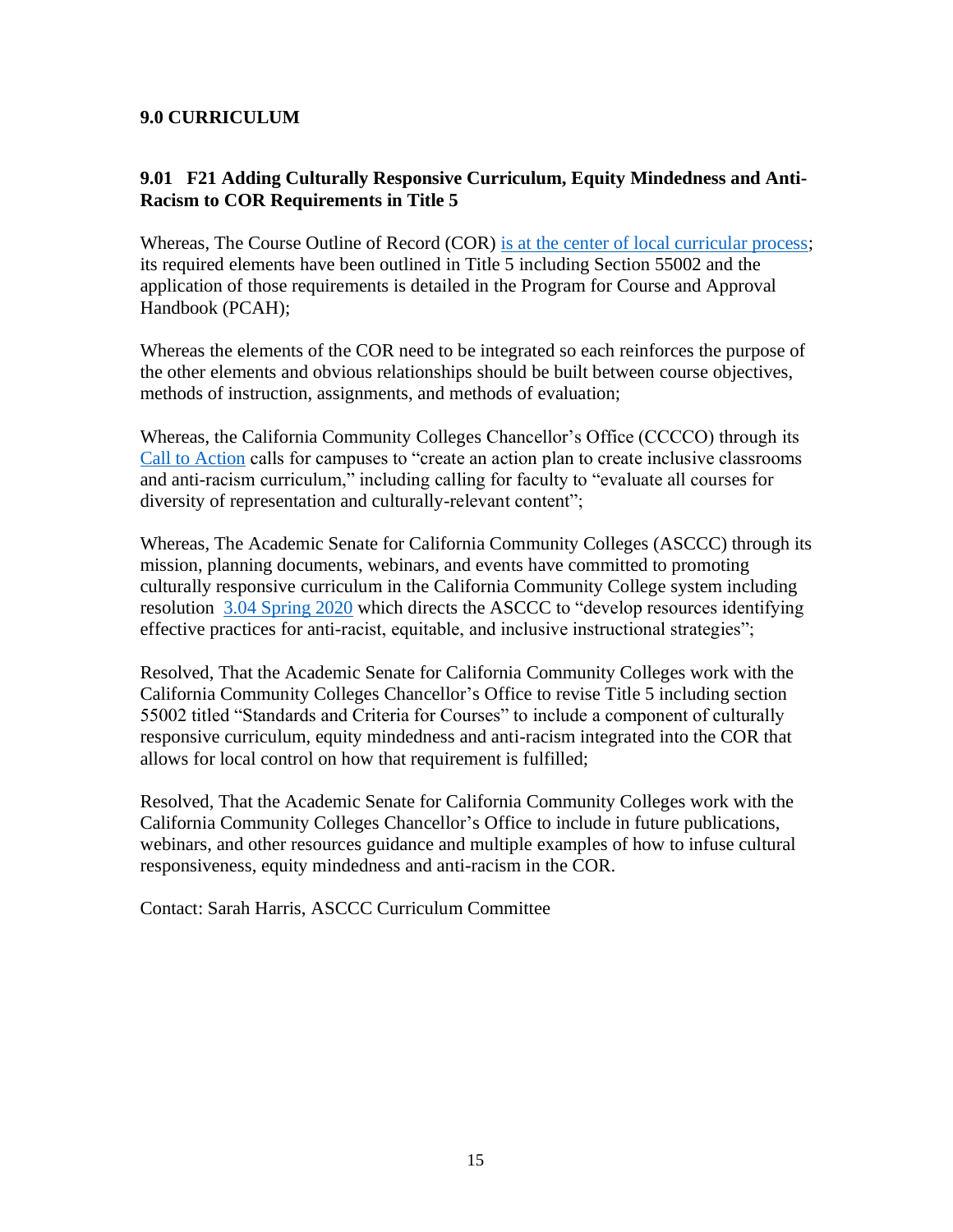#### <span id="page-15-0"></span>**\*9.02 F21 Update** *Baccalaureate Degree Handbook*

Whereas, California Code of Regulations Title 5 §55009 established that the California Community Colleges Chancellor's Office "shall prepare and maintain a handbook detailing requirements for district baccalaureate degree pilot programs established pursuant to California Education Code Section 78041," and that the handbook "shall include, but not be limited to, requirements related to admissions, curriculum, student services, and financial aid," much of which are academic and professional matters; and

Whereas, The first version of the *Baccalaureate Degree Pilot Program Handbook* was developed by stakeholders, including the Academic Senate for California Community Colleges, and approved by the Board of Governors of the California Community Colleges in 2016 in response to SB 850 (Block, 2014), which authorized the Board of Governors of the California Community Colleges to establish a statewide pilot baccalaureate degree program at not more than 15 pilot colleges, and from which pilot designation has since been removed; and

Whereas, Baccalaureate programs in the California community colleges regularly operate according to the standards included in the *Baccalaureate Degree Pilot Program Handbook*, yet the handbook has not been updated since its initial approval;

Resolved, That the Academic Senate for California Community Colleges work with the California Community Colleges Chancellor's Office to update the *Baccalaureate Degree Handbook*.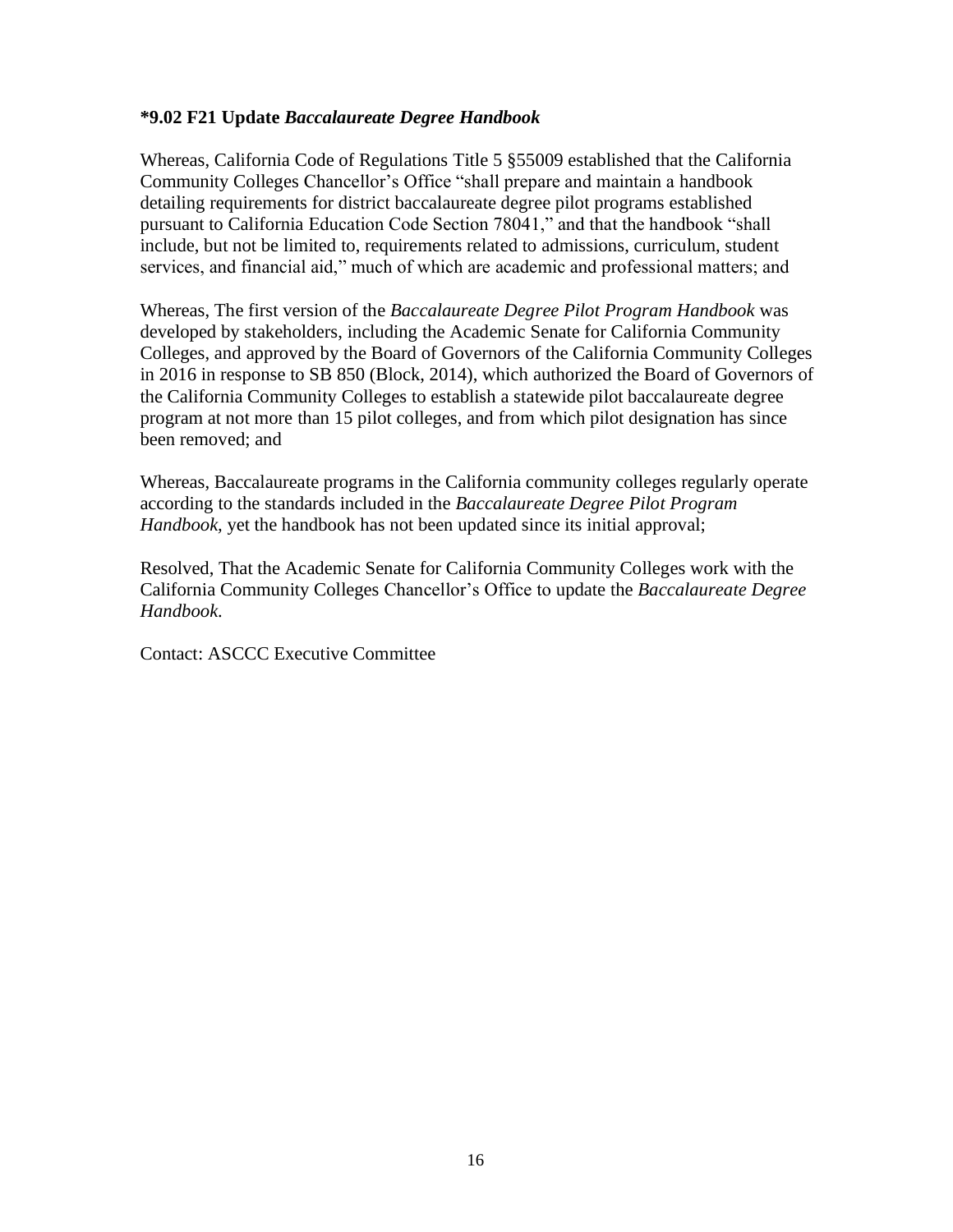#### <span id="page-16-0"></span>**\*9.03 F21 Adopt "The Role of Faculty in Tutoring and Learning Centers" Paper**

Whereas, In Fall 2019, the Academic Senate for California Community Colleges adopted Resolution [16.01 Develop Standards of Practice Resource for Learning Assistance and](https://asccc.org/resolutions/develop-standards-practice-resource-learning-assistance-and-tutoring-california) [Tutoring in the California Community Colleges, including the Role of Learning Skills](https://asccc.org/resolutions/develop-standards-practice-resource-learning-assistance-and-tutoring-california) [Coordinators or Instructors, and Tutoring Coordinators,](https://asccc.org/resolutions/develop-standards-practice-resource-learning-assistance-and-tutoring-california) which recognized the evolution of the field of learning assistance since prior learning assistance center and tutoring resolutions; and

Whereas, Faculty leaders of learning centers have contributed their expertise in collaboration with the 2020-2021 Transfer, Articulation, and Student Success Committee, resulting the draft paper titled "The Role of Faculty in Tutoring and Learning Centers in the Community College*"*;

Resolved, That the Academic Senate for California Community Colleges adopt the paper titled ["The Role of Faculty in Tutoring and Learning Centers in the Community College"](https://asccc.org/sites/default/files/The%20Role%20of%20Faculty%20in%20Tutoring%20and%20Learning%20Centers%20in%20the%20Community%20College-for%20Plenary%20F21.pdf)  and disseminate the paper to local academic senates upon its adoption.

Contact: Ted Blake, Transfer, Articulation, and Student Success Committee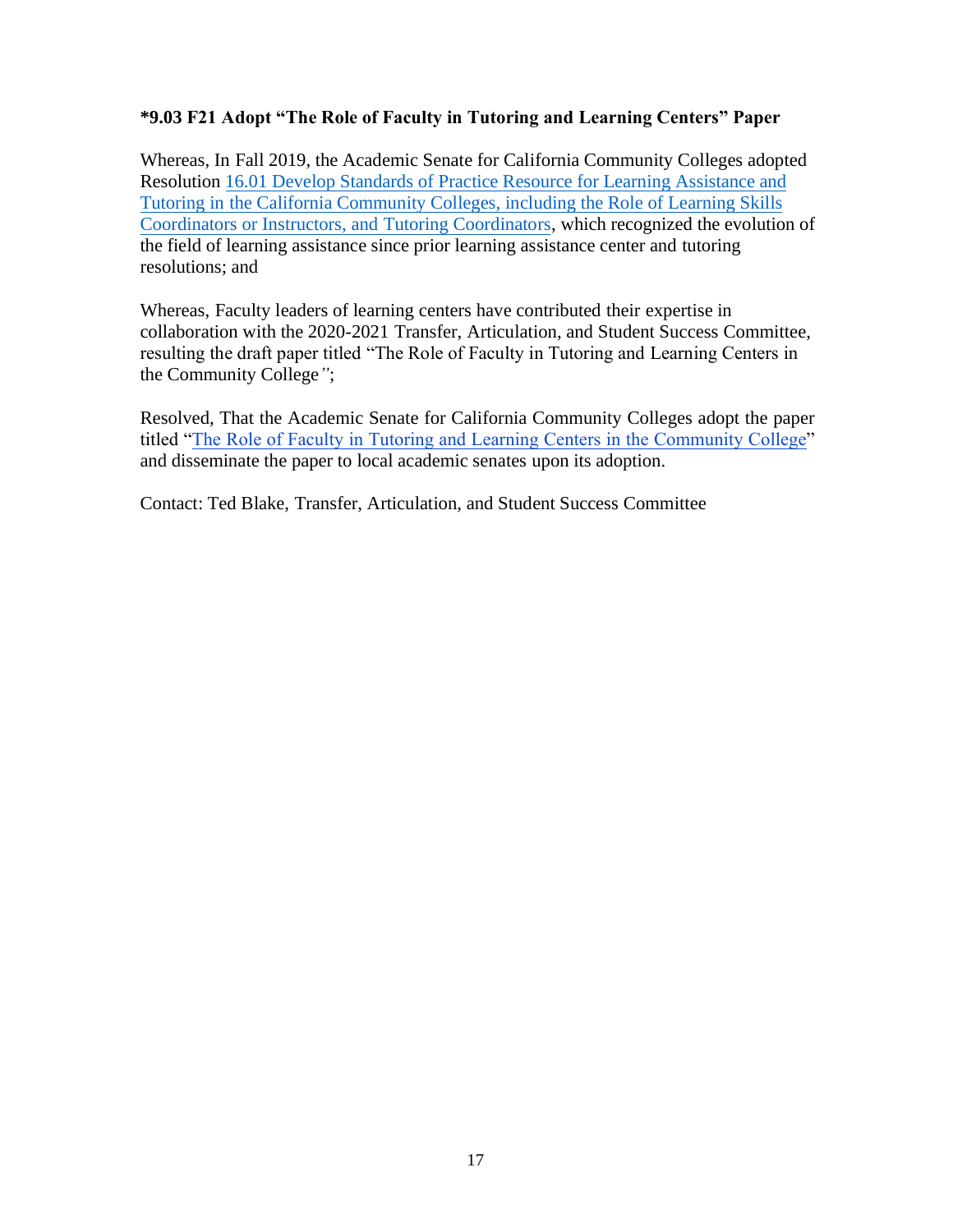## <span id="page-17-0"></span>**13.0 GENERAL CONCERNS**

#### <span id="page-17-1"></span>**13.01 F21 Faculty Responsibility for Confirming Course Resource Accuracy**

Whereas, Faculty have both the freedom to select the course materials they deem most appropriate and the responsibility to consider the cost burden as they do so (California Code of Regulations Title 5 §59404);

Whereas, Provisions of the Higher Education Opportunity Act that went into effect in July 2010 require each institution of higher education receiving federal financial assistance to "disclose, on the institution's Internet course schedule and in a manner of the institution's choosing, the International Standard Book Number and retail price information of required and recommended college textbooks and supplemental materials for each course listed in the institution's course schedule;

Whereas, The Academic Senate for California Community Colleges encourages local academic senates to advocate for the implementation of a process for consistent, clear, and transparent messaging to students prior to registration regarding all material and supply costs in appropriate locations, including the schedule of classes and the bookstore (Resolution 20.02 F20); and

Whereas, Textbook information is commonly provided to students prior to and at the time of registration via a section-specific link to the bookstore, and the provided information may in some cases be inaccurate, misleading, or missing;

Resolved, That the Academic Senate for California Community Colleges encourage local academic senates to urge faculty to submit their course resource information in a timely manner, regularly check the class schedule to ensure their sections are marked with a zerocost or low-cost icon if appropriate, and ensure that their textbook and class resource information is clear and accurate.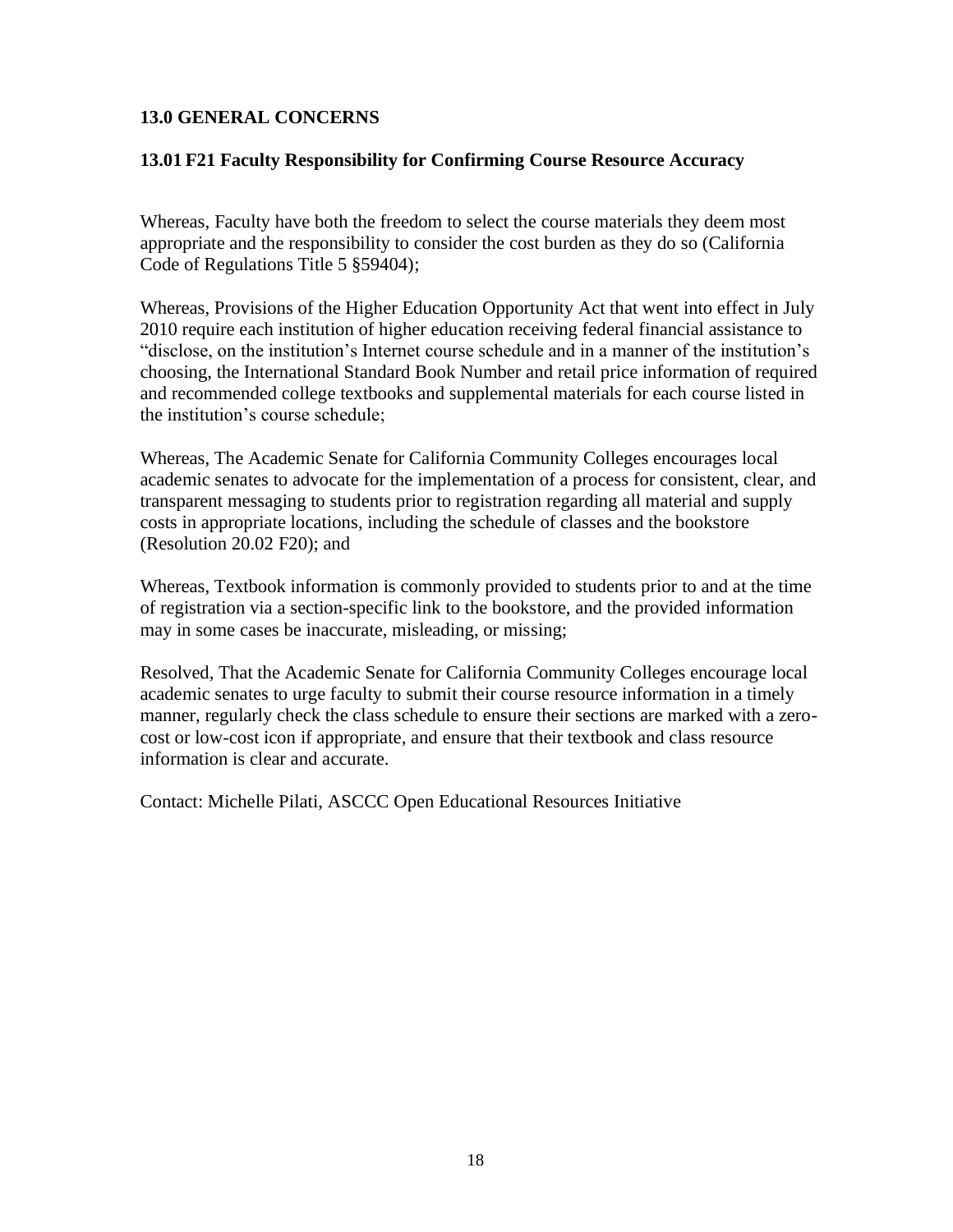#### <span id="page-18-0"></span>**15.0 INTERSEGMENTAL ISSUES**

#### <span id="page-18-1"></span>**\*15.01 Adopt the ICAS ESL Report: 2020 Update**

Whereas, English language learners (ELLs) represent an important demographic served across the three segments of higher education in California;

Whereas, The complexities in addressing the needs of ELLs in California public higher education remain unchanged in the last fifteen years, and recent statewide legislation along with national and international developments have rendered the landscape even more precarious for ESL instruction and support services;

Whereas, Faculty, intersegmental groups, and professional organizations are concerned with and seeking to prioritize meeting the specific needs of ELL students; and

Whereas, Legislators and local and statewide governmental entities may benefit from a greater understanding of ELL students and ESL instruction needs in colleges and universities to support intersegmental communication and coordination for ELL student success;

Resolved, That the Academic Senate for California Community Colleges adopt the Intersegmental Committee of Academic Senates (ICAS) ESL Task Force Report: A 2020 Update; and

Resolved, That the Academic Senate for California Community Colleges work with segment partners to advocate and support the recommendations in the ESL Task Force Report: A 2020 Update in order to provide ELL students equitable access to educational opportunities and pathways.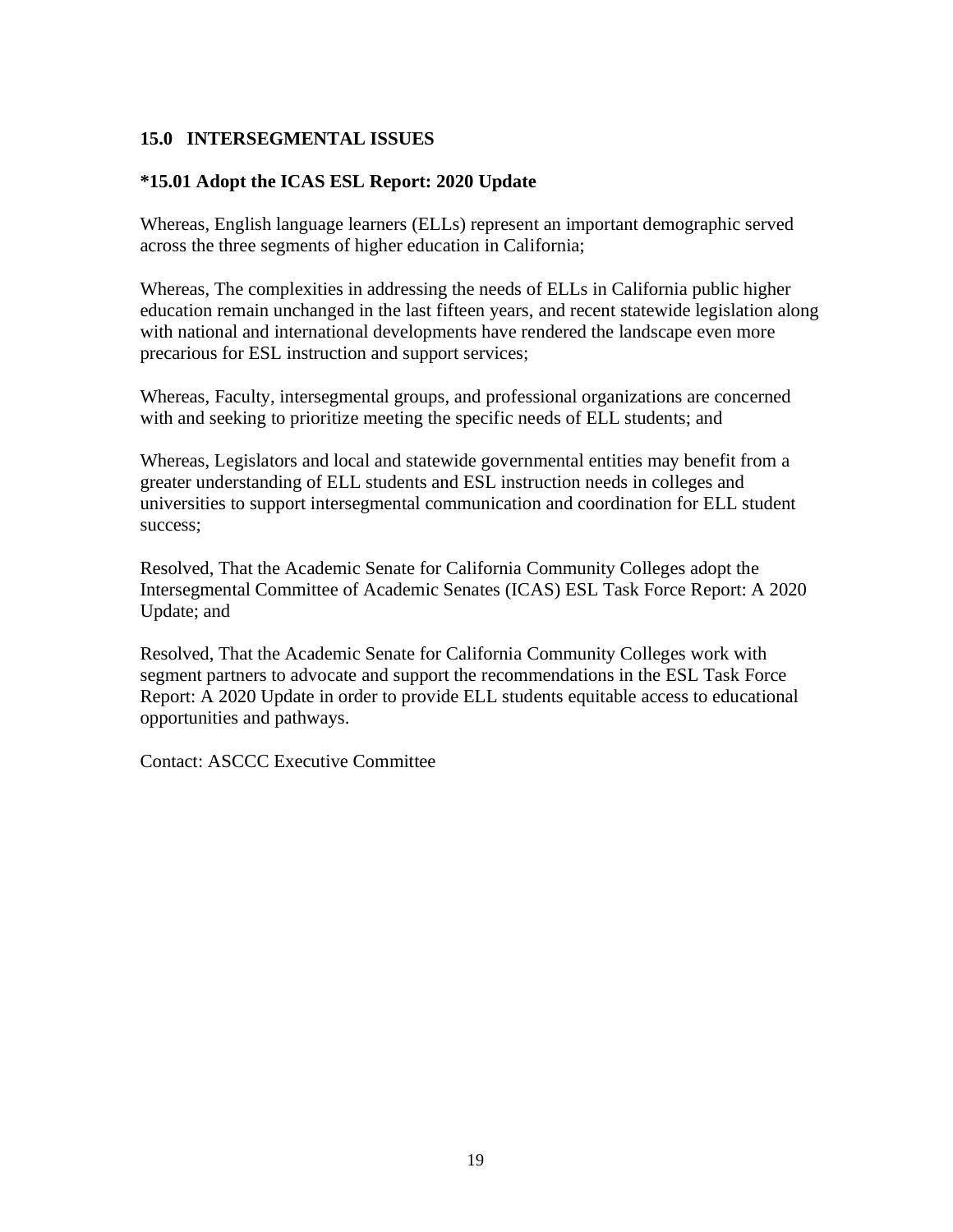## <span id="page-19-0"></span>**17.0 LOCAL SENATES**

#### <span id="page-19-1"></span>**\*17.01 F21 Local Senate Policies Regarding Textbook Adoption**

Whereas, Faculty have both the academic freedom to select the course materials they deem most appropriate (Resolution 19.01 F04) and the responsibility to consider the cost burden as they do so (Title 5, § 59404);

Whereas, Provisions of the Higher Education Opportunity Act require each institution of higher education receiving federal financial assistance to "disclose, on the institution's Internet course schedule and in a manner of the institution's choosing, the International Standard Book Number and retail price information of required and recommended college textbooks and supplemental materials for each course listed in the institution's course schedule used for preregistration and registration purposes";

Whereas, California Education Code §66406.9 requires the California Community Colleges to "clearly highlight, by means that may include a symbol or logo in a conspicuous place on the online campus course schedule, the courses that exclusively use digital course materials that are free of charge to students and may have a low-cost option for print versions"; and

Whereas, Students who register for a course and act on the available course information, purchasing a nonreturnable text or choosing a section that is identified as no-cost or lowcost, should not be negatively impacted in the event that the instructor of record changes;

Resolved, That the Academic Senate for California for Community Colleges provide guidance to local senates in developing policies that both protect students and uphold academic freedom in cases where changes to faculty class assignments result in changes in required course resources by Fall of 2022; and

Resolved, That the Academic Senate for California for Community Colleges encourage local senates to adopt policies that both protect students and uphold academic freedom in cases where changes to faculty class assignments result in changes in required course resources.